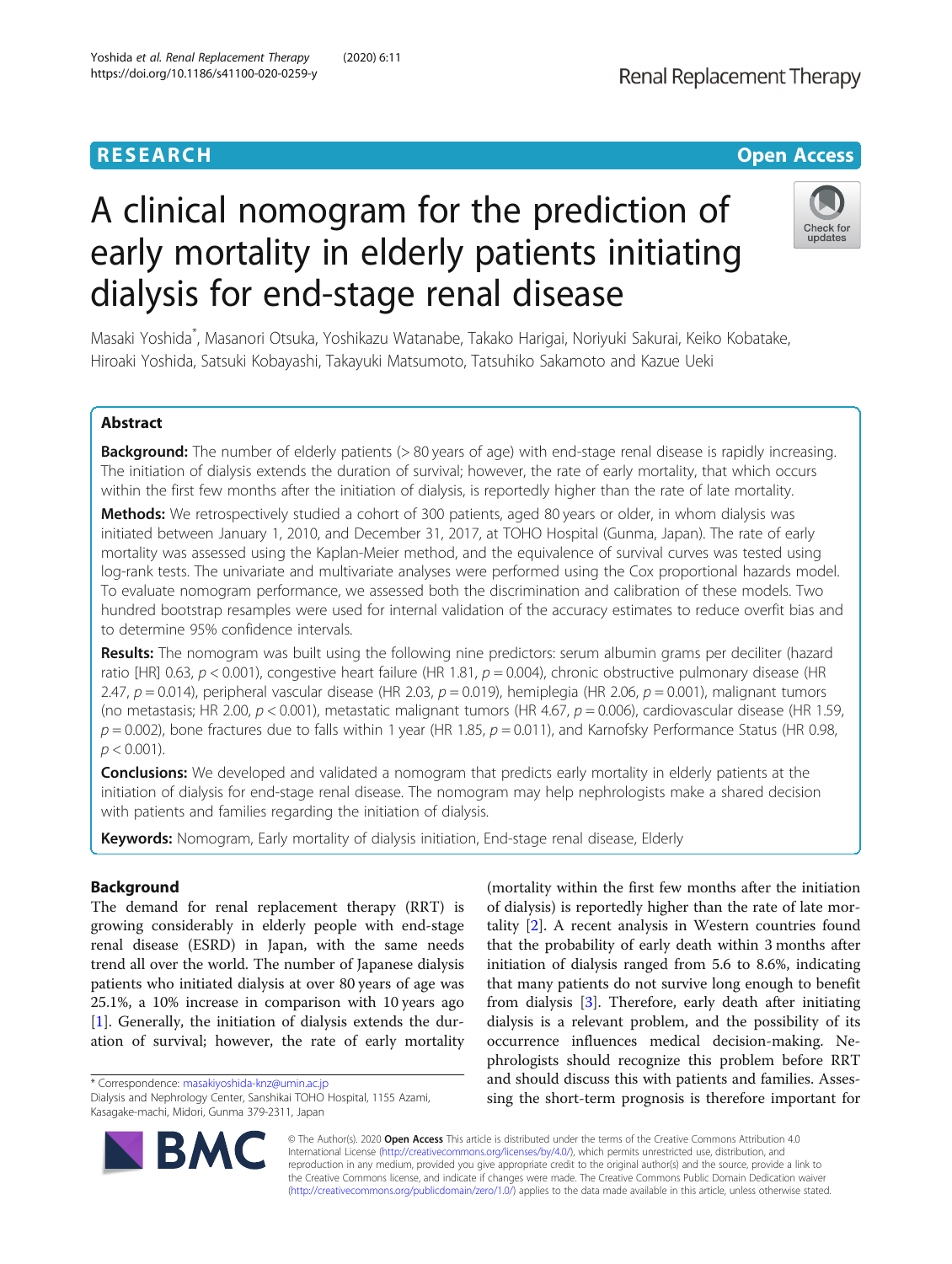individualizing care in patients with multiple comorbidities and functional limitations [\[4](#page-8-0)].

A prognostic nomogram would be a useful tool for evaluating RRT benefits and risks and informing patients and their families about treatment options.

#### Materials and methods

#### Samples

In this investigation, we included 300 patients aged 80 years and over, who started hemodialysis between 1 January 2009 and 31 December 2017 at our institution. The medical records were retrospectively reviewed, and overall survival rates were calculated by the Kaplan-Meier method.

#### Patient characteristics

Baseline information at dialysis initiation included age, sex, body mass index (BMI), the need for dialysis (as a scheduled or as an emergency procedure at initiation), comorbidities, laboratory data, Karnofsky Performance Status (KPS), and geriatric syndromes. Unplanned dialysis was defined as any first treatment begun under life-threatening circumstances requiring dialysis within 24 h. The types of vascular access at dialysis initiation were catheter and arteriovenous fistula. Comorbidities were based on the Charlson comorbidity index. Comorbidities were as follows: diabetes mellitus, diabetes mellitus with end-organ damage (retinopathy, neuropathy, and nephropathy), congestive heart failure, cardiovascular disease (including a history of myocardial infarction, coronary vascular disease, coronary artery bypass, and angioplasty), collagen disease, peripheral vascular disease (history of gangrene or acute arterial insufficiency, or untreated thoracic or abdominal aneurysm  $\geq 6$  cm in size), cerebrovascular disease, chronic obstructive pulmonary disease (COPD), mild liver dysfunction (chronic hepatitis), moderate/severe liver dysfunction (cirrhosis and portal hypertension with variceal bleeding history), peptic ulcer (any history of treatment for ulcer disease or history of ulcer bleeding over the past year), no metastasis malignant tumor (excluded if 5 years from diagnosis and those found at the time of initiation and those currently being treated were included), metastatic malignant tumor, dementia, and hemiplegia. Laboratory data evaluated were serum albumin, sodium, potassium, chloride, phosphorus, corrected serum calcium, blood urea nitrogen, total cholesterol, hemoglobin, C-reactive protein, and estimated glomerular filtration rate. Geriatric syndromes included malnutrition (serum albumin and BMI), dementia, falls, and bone fracture (bone fracture from within 1 year of a fall).

#### Statistical analysis

Survival curves were made using the Kaplan-Meier method and compared using the log-rank test. All variables that achieved significance at  $p$  values  $< 0.05$  in univariate analyses were enrolled in multivariate Cox proportional hazards model. The nomogram was formulated based on the results of multivariate analysis. A final model selection was performed using a backward stepdown selection process with the Akaike's information criterion (AIC). To evaluate nomogram performance, we assessed both the discrimination and calibration of these models. Two hundred bootstrap resamples were used for internal validation of the accuracy estimates, to reduce overfit bias and to determine 95% confidence intervals (CI). This replicated the process of generating samples in the population, by drawing samples with replacements from the original dataset. The model, as estimated in the bootstrap sample, was evaluated in both the bootstrap sample and the original sample. The performance in the bootstrap sample represents an estimation of the apparent performance, and the performance in the original sample represents test performance. The difference between these performances is an estimation of the optimism in the apparent performance. This difference is averaged to obtain a stable estimate of the optimism. Bootstrapping offers the possibility of simulating the performance of the nomogram as if it were applied to future patients  $[5]$  $[5]$ . The analysis of timedependent area under receiver operating characteristic (ROC) curve was used to compare the discrimination power for 3-, 6-, and 12-month survival between the original and validation sets. The calibration plots of the original sets describe how far the predictions are from actual outcomes and how the prediction model fits the data by the Hosmer-Lemeshow test. The mean predicted 3-, 6-, and 12-month survival probabilities, averaged over the 200 models (validation sets), were compared with the average observed survival probabilities in the calibration plots. If the model is well calibrated, the plot should demonstrate agreement of the predicted and observed survival probabilities.

Statistical analyses were carried out using the SPSS24® for Windows and R software version 2.12.2.

#### Ethics

This study was performed with the approval of the Institutional Review Board of our institution.

#### Results

#### Characteristics of the study population

A total of 300 patients were analyzed. The mean age was 84 ( $\pm$  3.94) years old. The median follow-up period was 39.6 months (95% CI 32.2–47.0). During this period, 147 patients (49.0%) died. Survival for the original group of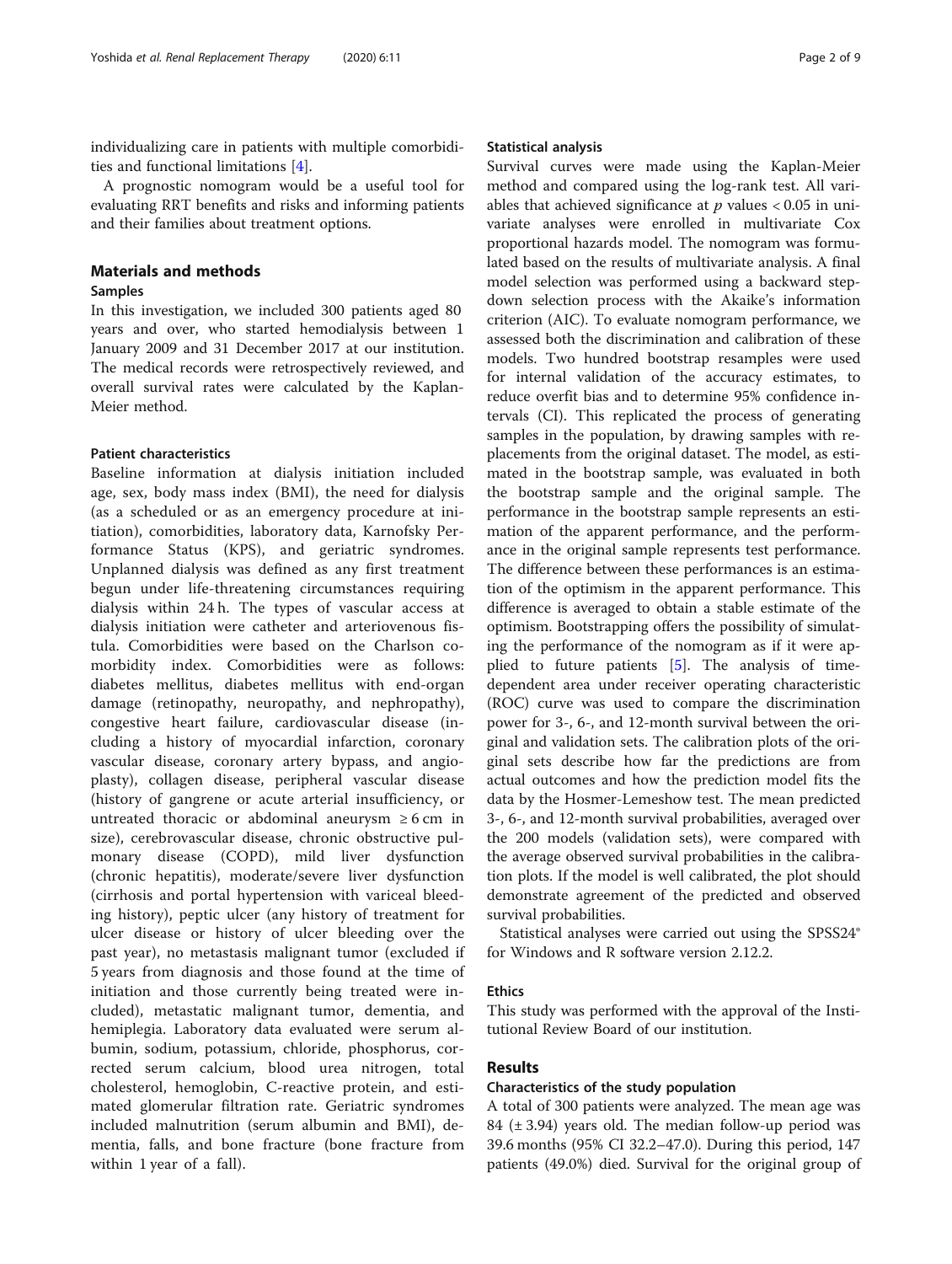patients was estimated by Kaplan-Meier analysis (Fig. 1). The estimated median overall survival time was 39.6 months (95% CI 32.2–47.0 months). The 3-, 6-, and 12 month survival rates were 86.8%, 80.5%, and 72.3% respectively. The patient characteristics are listed in Table [1](#page-3-0).

#### Independent prognostic factors in original data sets

The data from the original sets were used to identify prognostic factors and build the model. The results of the univariate analysis are shown in Table [2](#page-4-0). Variables considered significant in the univariate analyses were entered in the Cox multivariate analysis. A total of nine variables, serum albumin (g/dL) (hazard ratio [HR] 0.63,  $p < 0.001$ ), congestive heart failure (HR 1.81,  $p = 0.004$ ), chronic obstructive pulmonary disease (HR 2.47,  $p =$ 0.014), peripheral vascular disease (HR 2.03,  $p = 0.019$ ), hemiplegia (HR 2.06,  $p = 0.001$ ), malignant tumor (no metastasis, HR 2.00,  $p < 0.001$ ), metastatic malignant tumor (HR 4.67,  $p = 0.006$ ), cardiovascular disease (HR 1.59,  $p = 0.002$ ), bone fracture due to fall within 1 year (HR 1.85,  $p = 0.011$ ), and Karnofsky Performance Status (HR 0.98,  $p < 0.001$ ), were proved independent in the multivariate Cox regression model and were incorporated in the nomogram according to the algorithm (Table [2\)](#page-4-0).

#### Prognostic nomogram

Generally, each predictor is assigned a point range from 0 to 100 where the biggest impact predictor (such as a metastatic malignant tumor) is identified as a reference; the other predictors are then assigned based on their relative proportion to the biggest impact predictor. This is the principle of the point system in the nomogram.

Absolute maximum  $\beta$  value =  $\beta$  coefficient  $\times$  value range of the predictor

For example, absolute maximum  $\beta$  value of serum albumin is 0.453 ( $\beta$  coefficient)  $\times$  3.0 (values of variable of serum albumin was 1.1 to 4.1, and value range was 3.0) = 1.359. The absolute maximum  $\beta$  value of metastatic malignant tumor is 2.090 ( $\beta$  coefficient)  $\times$  1.0 (values of variable of serum albumin was 0 to 1, and value range was  $1$ ) = 2.090, which means that it has the greatest impact on the probability of the event compared with the other predictors. The point system is constructed by firstly assigning 100 points to the metastatic malignant tumor, which has the greatest impact.

Once the point system of the predictor with the greatest impact is established, the remaining work is to assign other predictors in order, based on their proportion to the points assigned to the greatest impact predictor. For example, total point value of serum albumin is assigned based on this proportion to the total points given to metastatic malignant tumor.

Total point of serum albumin =  $100 \times$  (absolute maximum β value of serum albumin/absolute maximum β value of metastatic malignant tumor) =  $100 \times (1.359)$ 2.090) = 65.0 points. The total points of malignant tumor (no metastasis) =  $100 \times 0.691/2.09 = 33.0$  points. Usually, positive  $\beta$  coefficients are required in nomograms to simplify the calculation. We assigned 100 points to metastatic malignant tumor, 33 points to malignant tumor (no metastasis), and 0 points to no malignancy. The original  $β$  value of serum albumin is negative; therefore, we assign 0 points to serum albumin  $= 4.1$  and 65 points to 1.1 reversely, thus avoiding subtractions when generating the total score (Table [3\)](#page-5-0).

Using the data of patients in the original sets, a nomogram was developed to predict survival using the nine independent covariates identified in the multivariate model (Fig. [2\)](#page-6-0). The nomogram is used by totaling the

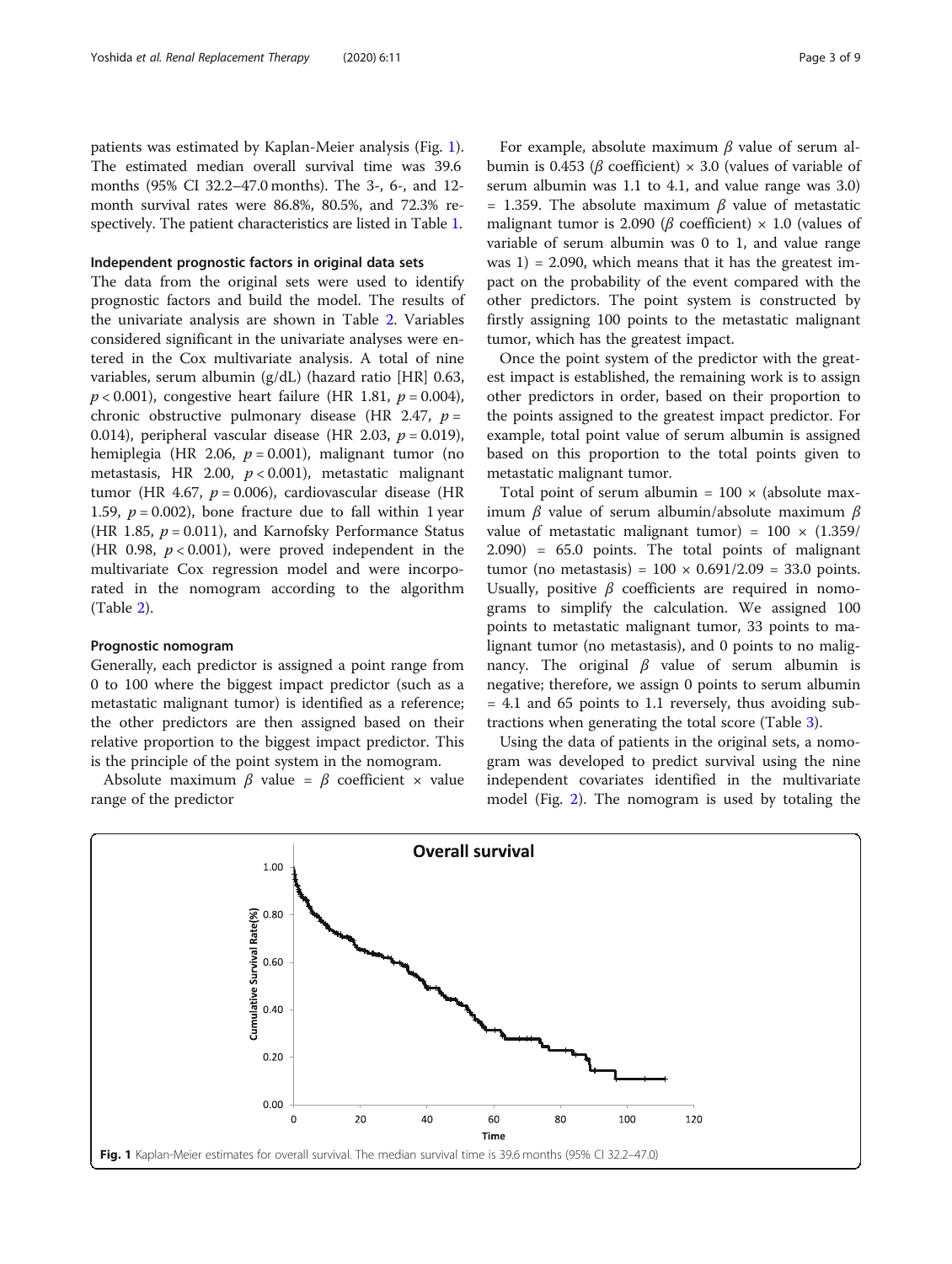<span id="page-3-0"></span>

| Variables                               |           |              |
|-----------------------------------------|-----------|--------------|
| Age (years)                             | Mean (SD) | 84 (3.94)    |
| $80 - 84$                               | N(96)     | 191 (63.7)   |
| $85 - 89$                               | N(96)     | 81(27)       |
| > 90                                    | N (%)     | 28 (9.3)     |
| Sex (female)                            | N (%)     | 139 (46.3)   |
| Body mass index (kg/m <sup>2</sup> )    | Mean (SD) | 19.6 (3.4)   |
| >22                                     | N(96)     | 93 (31)      |
| $18.5 - 22$                             | N (%)     | 101 (33.7)   |
| < 18.5                                  | N (%)     | 106 (35.3)   |
| Comorbid conditions                     |           |              |
| Congestive heart failure                | N(96)     | 75 (25)      |
| Cardiovascular disease                  | N (%)     | 55 (18.3)    |
| Peripheral vascular disease             | N(%)      | 10(3.3)      |
| Chronic obstructive pulmonary disease   | N(%)      | 15(5)        |
| Diabetes mellitus                       | N(% )     | 123 (41)     |
| Diabetes mellitus with end-organ damage | N (%)     | 101 (33.7)   |
| Cerebral infarction                     | N (%)     | 79 (26.3)    |
| Dementia                                | N (%)     | 86 (28.7)    |
| Collagen disease                        | N(96)     | 15(5)        |
| Peptic ulcer                            | N(96)     | 5(1.7)       |
| Hemiplegia                              | N (%)     | 41 (13.7)    |
| Mild liver dysfunction                  | N (%)     | 10(3.3)      |
| Moderate/severe liver dysfunction       | N(%)      | 5(1.7)       |
| Malignant tumor                         | N (%)     | 22(7.3)      |
| Metastatic malignant tumor              | N (%)     | 4(1.3)       |
| Laboratory data                         |           |              |
| Serum albumin g/dl                      | Mean (SD) | 2.8(0.6)     |
| Hemoglobin g/dl                         | Mean (SD) | 9.0(1.5)     |
| Serum sodium mEq/l                      | Mean (SD) | 137.6 (5.2)  |
| Serum potassium mEq/l                   | Mean (SD) | 4.5(1.2)     |
| eGFR ml/min/1.73 $m2$                   | Mean (SD) | 8.5(3.9)     |
| Serum chloride mEq/l                    | Mean (SD) | 5.7 (2.3)    |
| Corrected serum calcium mg/dl           | Mean (SD) | 9.3 (1.1)    |
| Blood urea nitrogen mg/dl               | Mean (SD) | 81.3 (36.2)  |
| Serum phosphorus mg/dl                  | Mean (SD) | 5.1(1.7)     |
| Total cholesterol mg/dl                 | Mean (SD) | 165.9 (51.7) |
| C-reactive protein mg/dl                | Mean (SD) | 2.9 (5.5)    |
| Dialysis                                |           |              |
| Emergency initiation                    | N (%)     | 116.0 (38.7) |
| Temporary catheter                      | N (%)     | 144.0 (48.0) |
| Arteriovenous fistula                   | N (%)     | 166.0 (52.0) |
| Karnofsky Performance Status            | Mean (SD) | 60.1 (23.8)  |
| $10 - 40$                               | N(96)     | 100.0 (33.3) |
| $50 - 70$                               | N (%)     | 97.0 (32.7)  |
| $80 - 100$                              | N (%)     | 103.0 (34.3) |
| Fracture within 12 months               | N (%)     | 34.0 (11.3)  |

points identified at the top scale for each independent covariate. This total point scale is used to identify the probability of 3-, 6-, and 12-month survival and to estimate median survival. For example, serum albumin 3.5 g/dL (13 points), peripheral vascular disease (33 points), and a Karnofsky Performance Status 40 (51 points) together have a total score of 97 points that is converted to a probability of survival rate. Three-, 6-, and 12 month survival rates were 87.9%, 80.7%, and 70.8%, respectively.

#### Internal validation of the nomogram (discrimination and calibration plots)

In the original data sets, the concordance index (C-index) for overall survival (OS) was 0.827 (95% CI 0.800–0.854;  $p < 0.001$ ). The nomogram had good performance in early mortality prediction, with the time-dependent area under ROC curve (AUC) of 0.825 (95% CI 0.76–0.89; p < 0.001), 0.816 (95% CI 0.75–0.88; p < 0.001), and 0.804 (95% CI 0.75–0.87;  $p < 0.001$ ) at 3, 6, and 12 months, respectively. The C-index was calculated using the Cox proportional hazards model (Harrell's C-index) [[5\]](#page-8-0).

The prediction model was internally validated using bootstrap resampling, assessing its optimism-corrected discrimination and calibration [[5,](#page-8-0) [6\]](#page-8-0). Across the 200 bootstrap repetitions, the median optimism-corrected Cindex for OS was 0.893 (95% CI 0.84-0.94;  $p < 0.001$ ). Across the 200 bootstrap repetitions, the median optimism-corrected time-dependent AUC for 3-, 6-, and 12-months survival was 0.828 (95% CI 0.81–0.85; p < 0.001), 0.815 (95% CI 0.80–0.83; p < 0.001), and 0.808 (95% CI 0.79–0.8[3](#page-6-0);  $p < 0.001$ ), respectively. Figure 3 shows a plot of the time-dependent optimism-corrected AUC indicating constant and adequate discriminative ability of our prediction model for prediction horizons between 1 and 60 months, especially within 12 months.

The bootstrap-predicted and the actual overall survival probabilities at 3-, 6-, and 12-months are shown in the calibration plots (Fig. [4a](#page-7-0)–c, respectively). The calibration plots describe how far the predictions are from the actual outcomes and how the prediction model fits the data by Hosmer-Lemeshow test  $(p = 0.619, 0.582,$  and 0.187, respectively). This post hoc test illustrates whether the result of the calibration plot differs between the predicted value and the actual value.

#### **Discussion**

In our study, early mortality in elderly patients was high, even in those Japanese patients who had a better prognosis for dialysis.

Here, we developed and validated a novel prediction instrument for short-time mortality risk among elderly patients, using nine readily available baseline variables. The nine factors were classified into two groups, which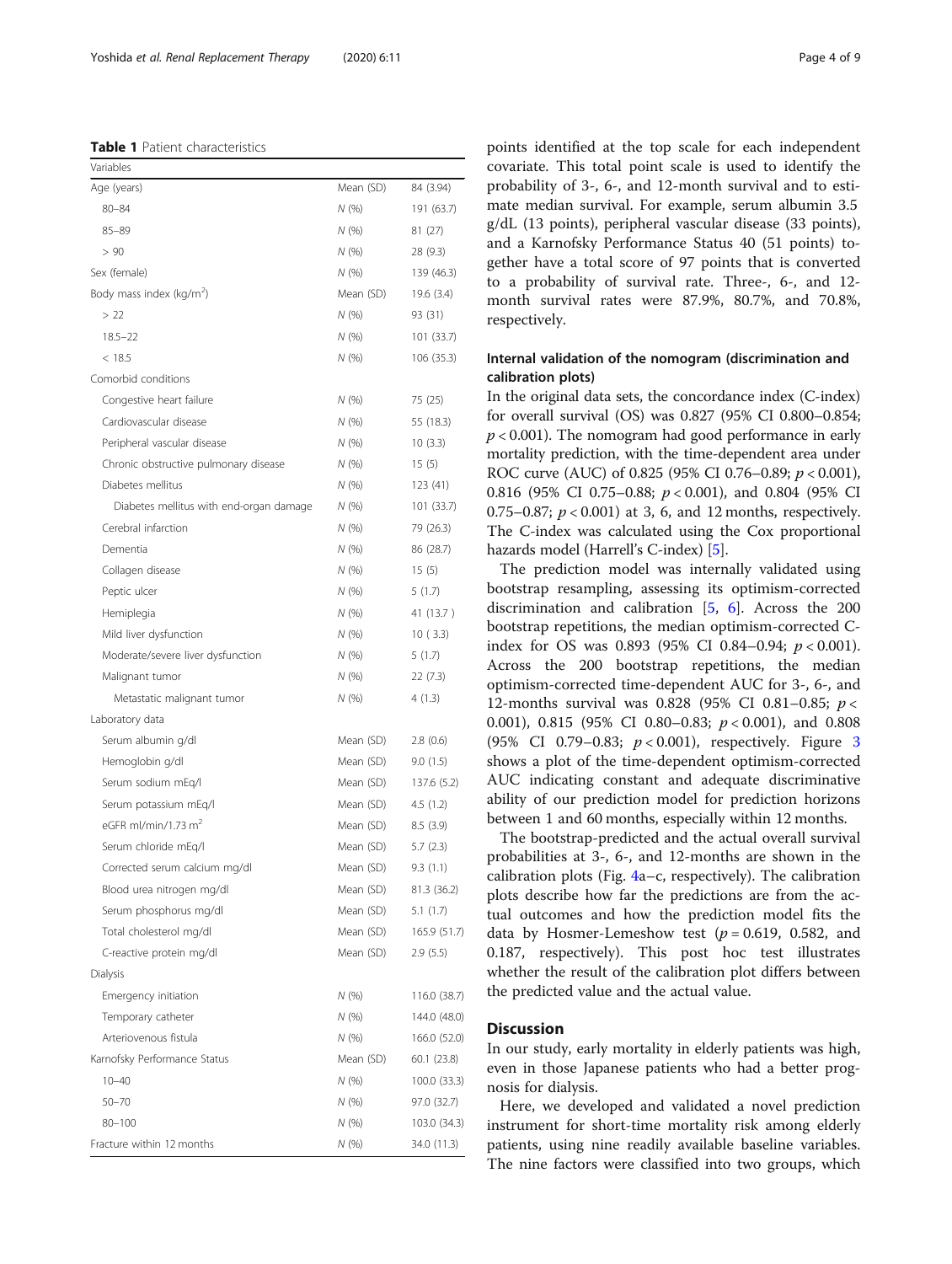#### <span id="page-4-0"></span>Table 2 Cox proportional hazards model

|                                            | Univariate Cox proportional hazard models |              |       |                        | Multivariate Cox proportional hazard models |                              |              |       |                             |                 |
|--------------------------------------------|-------------------------------------------|--------------|-------|------------------------|---------------------------------------------|------------------------------|--------------|-------|-----------------------------|-----------------|
|                                            | $\beta$ coefficient                       | $x^2$        |       | $p$ value Hazard ratio | 95% CI                                      | $\beta$ coefficient $\chi^2$ |              |       | p value Hazard ratio 95% CI |                 |
| Age (year)                                 | 0.014                                     | 0.405        | 0.525 | 1.015                  | $0.970 - 1.061$                             |                              |              |       |                             |                 |
| Sex (female)                               | $-0.132$                                  | 0.628        | 0.428 | 0.876                  | $0.632 - 1.214$                             |                              |              |       |                             |                 |
| Body mass index kg/m <sup>2</sup>          | $-0.020$                                  | 0.560        | 0.454 | 0.981                  | $0.932 - 1.032$                             |                              |              |       |                             |                 |
| Congestive heart failure                   | 0.374                                     | 4.213        | 0.040 | 1.454                  | 1.017-2.078 0.591                           |                              | 9.852        | 0.002 | 1.806                       | 1.249-2.613     |
| Cardiovascular disease                     | 0.381                                     | 3.860        | 0.049 | 1.464                  | 1.001-2.140 0.467                           |                              | 5.406        | 0.020 | 1.594                       | 1.076-2.363     |
| Peripheral vascular disease                | 0.795                                     | 4.136        | 0.042 | 2.214                  | 1.029-4.762 0.706                           |                              | 2.911        | 0.005 | 2.026                       | $0.900 - 4.558$ |
| Chronic obstructive<br>pulmonary disease   | 0.878                                     | 6.334        | 0.012 | 2.406                  | 1.214-4.767 0.895                           |                              | 5.909        | 0.014 | 2.474                       | 1.200-5.099     |
| Diabetes mellitus                          | 0.281                                     | 0.997        | 0.318 | 1.325                  | $0.763 - 2.299$                             |                              |              |       |                             |                 |
| Diabetes mellitus with<br>end-organ damage | $-0.179$                                  | 3.636        | 0.057 | 0.836                  | $0.696 - 1.005$                             |                              |              |       |                             |                 |
| Cerebral infarction                        | 0.217                                     | 1.368        | 0.242 | 1.243                  | $0.863 - 1.789$                             |                              |              |       |                             |                 |
| Dementia                                   | 0.577                                     | 10.748 0.001 |       | 1.781                  | $1.261 - 2.514$                             |                              |              |       |                             |                 |
| Collagen disease                           | 0.859                                     | 3.538        | 0.060 | 2.360                  | $0.965 - 5.775$                             |                              |              |       |                             |                 |
| Peptic ulcer                               | 0.401                                     | 0.314        | 0.576 | 1.493                  | $0.367 - 6.065$                             |                              |              |       |                             |                 |
| Hemiplegia                                 | 0.378                                     | 12.052 0.001 |       | 1.460                  | 1.179-1.808 0.724                           |                              | 10.887 0.001 |       | 2.062                       | 1.324-3.213     |
| Mild liver dysfunction                     | 0.137                                     | 0.090        | 0.764 | 1.147                  | $0.468 - 2.809$                             |                              |              |       |                             |                 |
| Moderate/severe liver<br>dysfunction       | 0.068                                     | 0.159        | 0.690 | 1.070                  | $0.768 - 1.491$                             |                              |              |       |                             |                 |
| Malignant tumor<br>(no metastasis)         | 0.605                                     | 20.945 0.000 |       | 1.831                  | 1.413-2.372 0.691                           |                              | 21.702 0.000 |       | 1.995                       | 1.492-2.668     |
| Metastatic malignant<br>tumor              | 2.000                                     | 7.555        | 0.006 | 4.331                  | 1.450-12.30 2.090                           |                              | 7.555        | 0.006 | 4.668                       | 1.556-14.00     |
| Serum albumin g/dl                         | $-0.571$                                  | 18.430 0.000 |       | 0.565                  | $0.436 - 0.733 - 0.453$                     |                              | 9.793        | 0.002 | 0.634                       | 0.477-0.843     |
| Hemoglobin g/dl                            | 0.021                                     | 0.132        | 0.716 | 1.021                  | $0.913 - 1.143$                             |                              |              |       |                             |                 |
| Serum sodium mEg/l                         | $-0.007$                                  | 0.193        | 0.661 | 0.993                  | $0.961 - 1.025$                             |                              |              |       |                             |                 |
| Serum potassium mEq/l                      | 0.068                                     | 0.801        | 0.371 | 1.070                  | $0.923 - 1.241$                             |                              |              |       |                             |                 |
| eGFR ml/min/1.73 m <sup>2</sup>            | 0.059                                     | 8.363        | 0.004 | 1.061                  | 1.019-1.104                                 |                              |              |       |                             |                 |
| Serum chloride mEg/l                       | $-0.024$                                  | 4.148        | 0.042 | 0.977                  | $0.955 - 0.999$                             |                              |              |       |                             |                 |
| Corrected serum calcium<br>mg/dl           | 0.387                                     | 12.290 0.000 |       | 1.473                  | 1.186-1.829                                 |                              |              |       |                             |                 |
| Blood urea nitrogen mg/dl                  | 0.005                                     | 4.906        | 0.027 | 1.005                  | $1.001 - 1.010$                             |                              |              |       |                             |                 |
| Serum phosphorus mg/dl                     | 0.089                                     | 2.477        | 0.115 | 1.093                  | 0.978-1.221                                 |                              |              |       |                             |                 |
| Total cholesterol mg/dl                    | $-0.003$                                  | 2.783        | 0.095 | 0.997                  | $0.994 - 1.001$                             |                              |              |       |                             |                 |
| C-reactive protein mg/dl                   | 0.060                                     | 29.335 0.000 |       | 1.062                  | 1.039-1.085                                 |                              |              |       |                             |                 |
| Emergency initiation                       | 0.267                                     | 7.078        | 0.008 | 1.306                  | 1.073-1.591                                 |                              |              |       |                             |                 |
| Initiation by catheter                     | 0.530                                     | 10.176 0.001 |       | 1.698                  | 1.227-2.352                                 |                              |              |       |                             |                 |
| Karnofsky Performance Status               | $-0.023$                                  | 38.373 0.000 |       | 0.977                  | $0.970 - 0.984 - 0.018$                     |                              | 21.822 0.000 |       | 0.981                       | 0.973-0.989     |
| Fracture within 12 months                  | 0.790                                     | 9.639        | 0.002 | 2.203                  | 1.338-3.628 0.617                           |                              | 6.440        | 0.011 | 1.853                       | 1.111-3.089     |

included comorbidity factors and geriatric factors. The prediction nomogram reached sufficient accuracy and discriminated well.

Comorbidity factors were congestive heart failure, chronic obstructive pulmonary disease (COPD),

peripheral vascular disease, hemiplegia, malignant tumor, and cardiovascular disease.

Patients with COPD had a 20% increased risk of death compared with those patients who did not have COPD [[7\]](#page-8-0). There were associations with various causes of death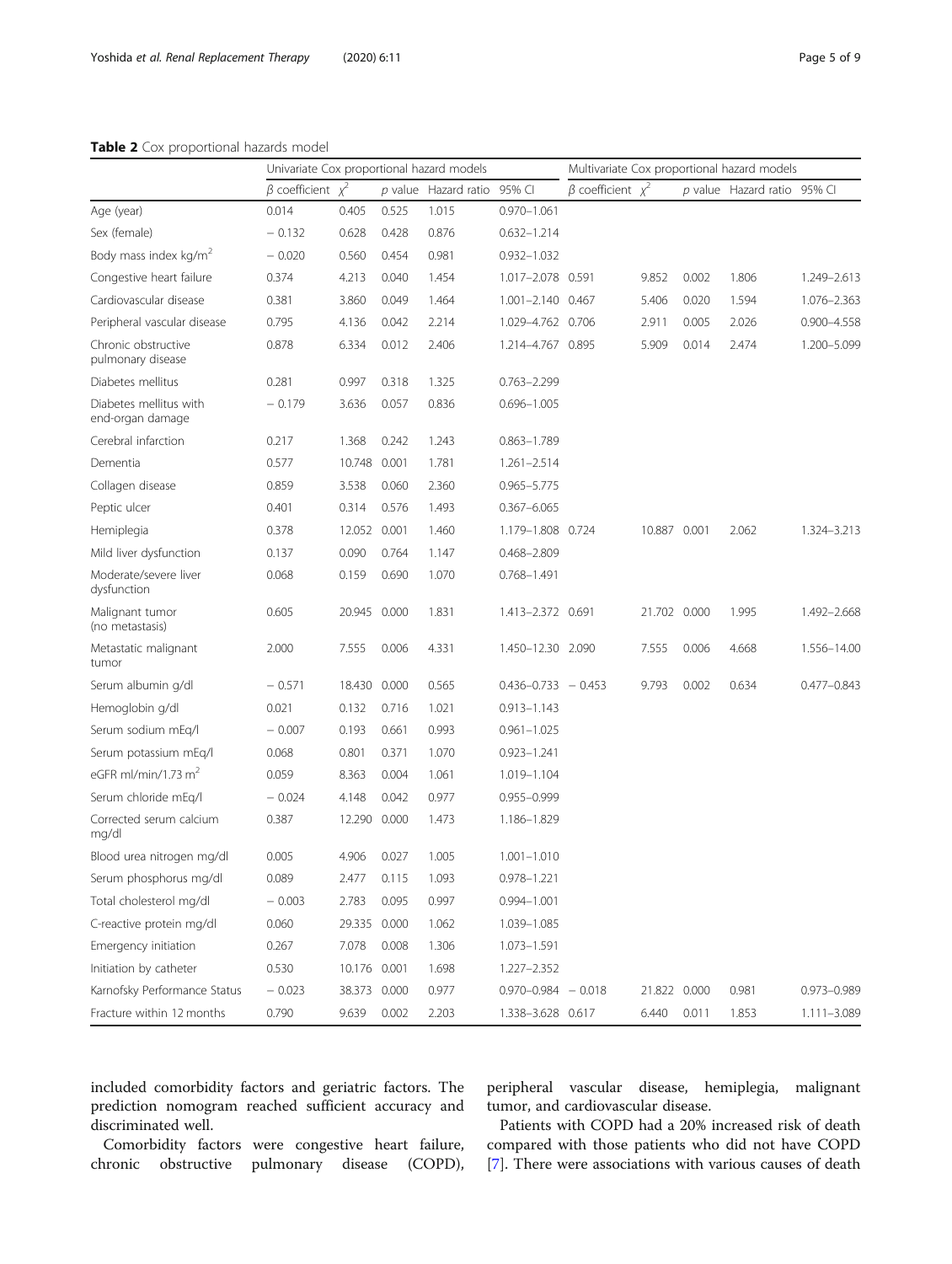|                                       | $\beta$ coefficient | Hazard ratio | Values of variable | Absolute maximum $\beta$ value | Rank | Assigned point |
|---------------------------------------|---------------------|--------------|--------------------|--------------------------------|------|----------------|
| Serum albumin g/dl                    | $-0.453$            | 0.634        | 1.1 to 4.1 by 0.1  | 1.359                          | 3    | 65             |
| Congestive heart failure              | 0.591               | 1.806        | 0.1                | 0.591                          | 9    | 28             |
| Chronic obstructive pulmonary disease | 0.895               | 2.474        | 0.1                | 0.895                          | 4    | 43             |
| Cardiovascular disease                | 0.467               | 1.594        | 0.1                | 0.467                          | 10   | 22             |
| Peripheral vascular disease           | 0.706               | 2.026        | 0.1                | 0.706                          | 6    | 34             |
| Hemiplegia                            | 0.724               | 2.062        | 0.1                | 0.724                          | 5    | 35             |
| Malignant tumor (no metastasis)       | 0.691               | 1.995        | 0.1                | 0.691                          |      | 33             |
| Metastatic malignant tumor            | 2.090               | 4.668        | 0.1                | 2.090                          |      | 100            |
| Karnofsky Performance Status          | $-0.018$            | 0.981        | 100 to 20 by 10    | 1.440                          | 2    | 69             |
| Fracture within 12 months             | 0.617               | 1.853        | 0.1                | 0.617                          | 8    | 30             |

<span id="page-5-0"></span>Table 3 Estimated coefficient and assigned points for each predictor

in those with COPD and chronic kidney disease (CKD). The occurrence of COPD was associated with a fourfold higher risk of respiratory-related death in CKD [\[8](#page-8-0)]. It is noted that COPD is associated with an increased risk for sudden cardiac death. Whether such an increased risk for sudden cardiac death exists among those with COPD and CKD is unclear  $[8]$  $[8]$ . In this study, there were 15 patients with COPD (5.0%), and 9 patients died, 3 patients died of respiratory death (pneumonia), and 2 patients died of cardiac death (myocardial infarction and heart failure).

Ten patients had peripheral vascular disease (3.3%); of these, six patients died, two patients died of sepsis due to gangrene of the lower limbs, and one patient died of myocardial infarction and heart failure. For the overall Dialysis Outcomes and Practice Patterns Study (DOPPS) population, peripheral arterial disease (PAD) patients presented a significantly higher risk of all-cause death (HR = 1.90), myocardial infarction-related death (HR = 1.48), and cardiac death ( $HR = 1.89$ ) versus non-PAD patients in Japan [[9\]](#page-8-0). Although the impact of PAD on survival is evident in all regions of all over the world, in Japan, patients both with and without PAD have a better survival rate than their counterparts in Europe and the USA/Canada [[9](#page-8-0)]. In CKD stage V (pre-dialysis) patients, PAD is important in renal patients, not only as a marker of generalized cardiovascular disease, but also as a prognostic tool for higher mortality rates [\[10](#page-8-0)].

There were 22 patients with malignancy at the time of dialysis initiation (7.3%), and 4 patients (1.7%) were in a state of metastasis. Six patients (27.2%) had urological cancer, and seven (31.8%) had gastrointestinal cancer. Three patients were diagnosed by screening examinations at the time of admission for dialysis initiation. In the study by Masaki Hara et al., 9.6 to 32.3% patients were diagnosed with a new cancer at the time of dialysis initiation [[11](#page-8-0)]. Cancer-related death was 47.1%, and it was difficult to predict the convalescence of cancer at the time of dialysis initiation. A suggested approach to decision-making is summarized in the Renal Physicians Association (RPA) Shared Decision-Making in the Appropriate Initiation of and Withdrawal from Dialysis (2010) guidelines as a set of ten evidence-based recommendations that guide nephrologists through the dialysis decision-making process and provide indications for non-dialysis medical therapy and palliative care interventions [[12\]](#page-8-0).

Geriatric factors included malnutrition (serum albumin), bone fracture due to fall within 1 year, and Karnofsky Performance Status. These factors are consistent with other works that use surrogate markers for frailty. An index of malnutrition includes serum albumin, BMI, and weight loss. In this study of elderly patients, serum albumin was considered significant in the multivariate analysis, because both body weight and BMI increase due to body fluid retention at the time of dialysis initiation.

Activities of daily living (ADL) may be one of the most important prognostic factors, given the dramatic increase in the proportion of frail elderly patients on dialysis [\[13](#page-8-0)]. Functional status [severe (bedridden), moderate (overt difficulties in exerting basic ADL), or mild/none (none or some functional disabilities)] has been defined as the inability to perform ADL in the Japanese guideline for initiating dialysis [[14\]](#page-8-0). A previous study reported that a severely to moderately impaired functional status was significantly associated with starting dialysis (HR 3.93 and 2.38, respectively) [[15\]](#page-8-0). The RPA guidelines recommend considering foregoing dialysis for patients with CKD or ESRD who have a very poor prognosis or for whom dialysis cannot be provided safely. A significantly impaired functional status (Karnofsky Performance Status score < 40) is a very poor prognosis factor [[16\]](#page-8-0). Impaired functional status can be caused by uremia and nonuremic factors such as aging, inflammation, and comorbidities (e.g., hemiplegia), as well as fractures from falls.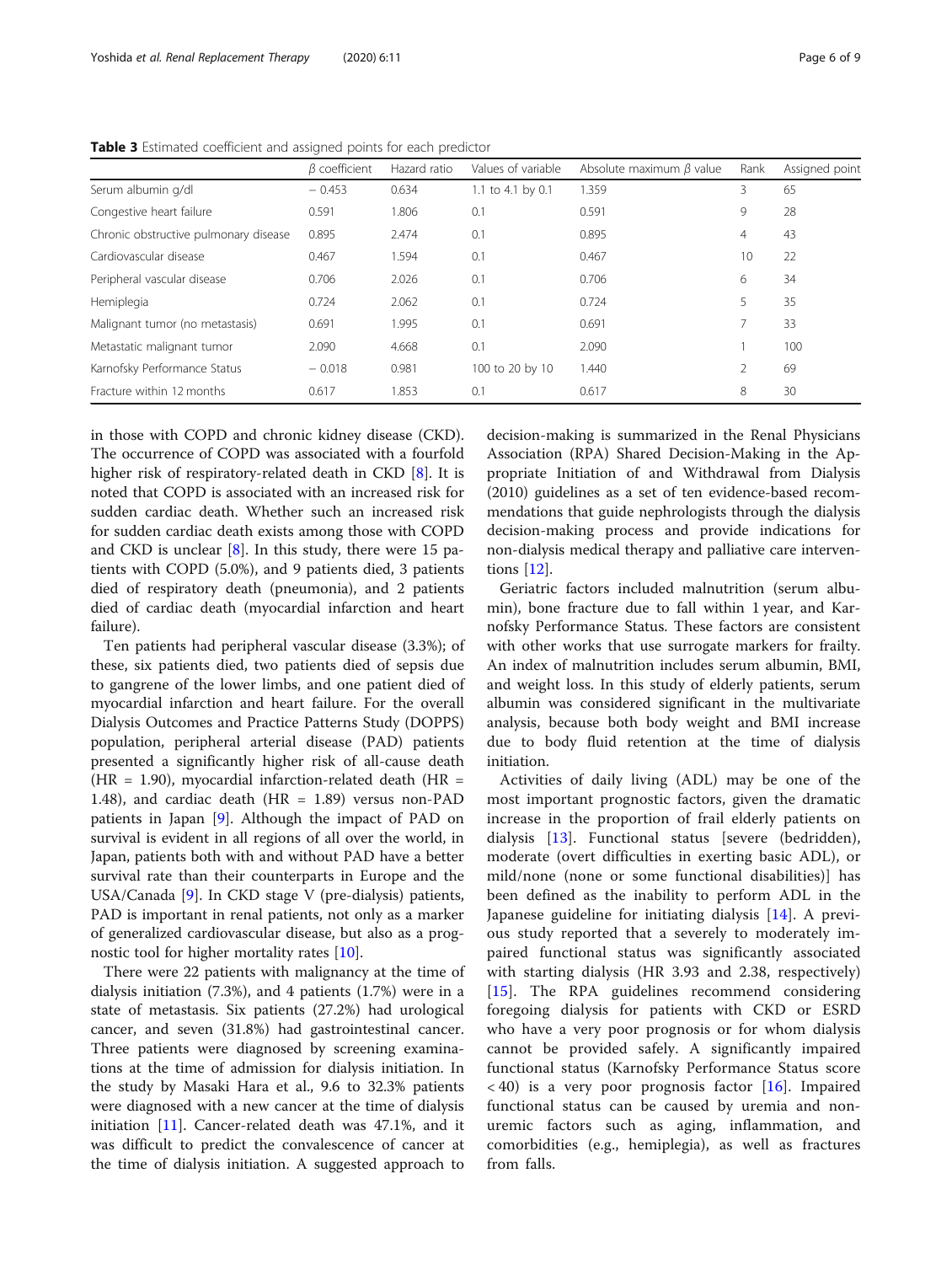<span id="page-6-0"></span>

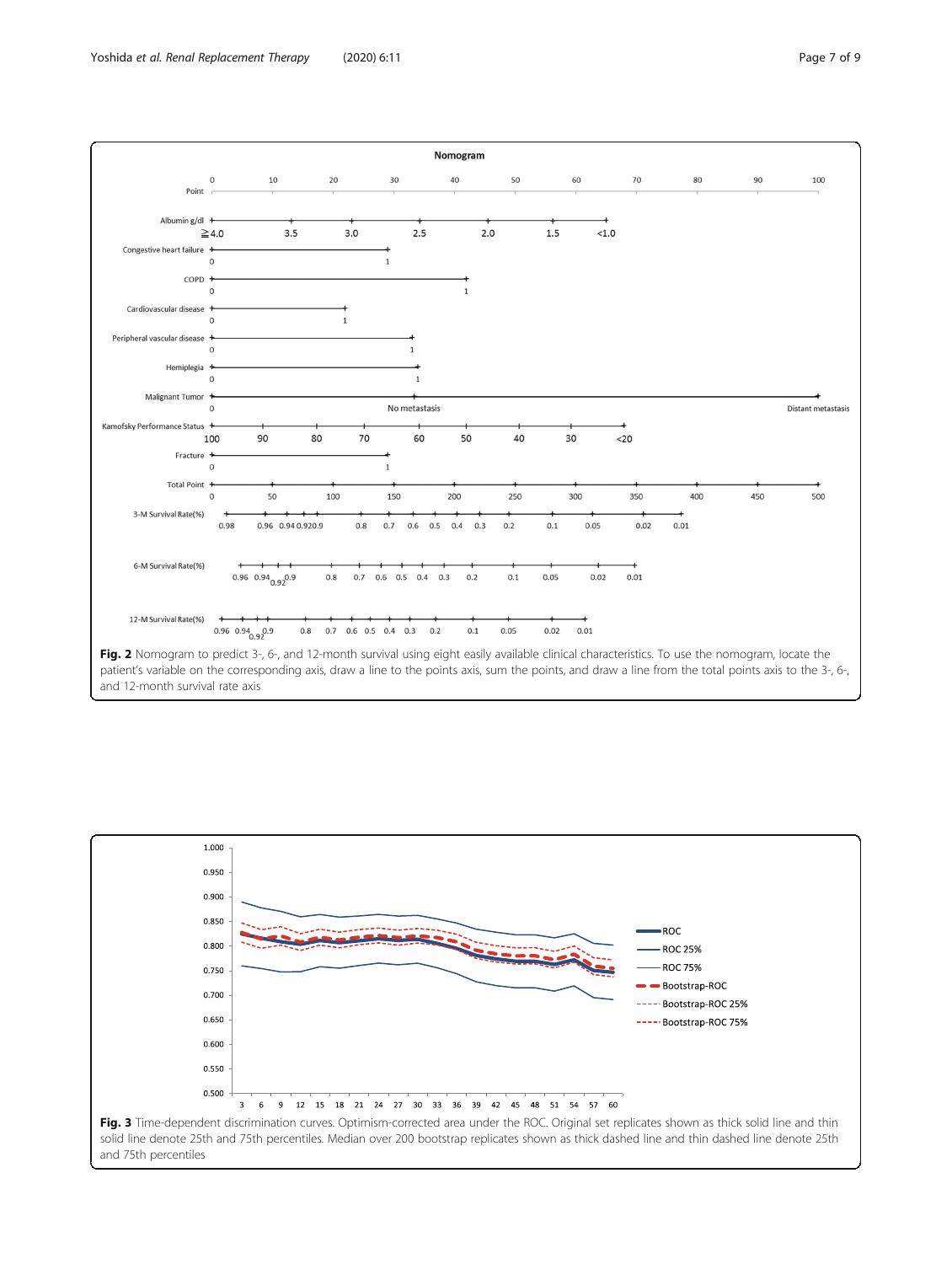<span id="page-7-0"></span>

The prognostic predictors obtained in this study are consistent with those reported previously, and these factors are valid components of the prognostic nomogram.

In the elderly, multiple factors coexist, such as comorbidities and geriatric syndrome, and the importance of each factor varies. Therefore, the clinical use of nomograms, which provide accurate predictions from mathematical factors using multiple factors, is considered to be effective. It is important to use nomograms to make prognostic predictions that reflect the characteristics of each patient.

#### Conclusion

We developed and validated a nomogram that predicted early mortality in elderly patients starting dialysis for end-stage renal disease. Rather than doctors deciding on a medical treatment policy from a single point of view, multiple healthcare professionals, preferably the entire medical team, should examine and discuss the treatment policy. In addition, patients and their families often need explanation to help understand medical conditions and the merits and drawbacks of treatment. After careful consideration, the patient should be in agreement with the physicians and can choose an appropriate course of treatment (or no treatment). Importantly, the nomogram may help nephrologists make a shared decision with the patients and families regarding the initiation of dialysis, especially in elderly patients with many comorbidities. It is imperative to understand the potential risk presented by comorbidities and aging when starting dialysis in elderly patients. We are hopeful that this nomogram will become one of the indices used to evaluate such risks.

However, a major limitation of this study should be noted, in that it is necessary to perform external validation for estimating the accuracy of our nomogram, for it to be used in different institutions or for other patient populations.

#### Acknowledgements

We are grateful to the members of the Dialysis and Nephrology Center, Sanshikai TOHO Hospital, for their important contributions to the treatment of patients.

#### Authors' contributions

All authors collaborated in the data collection and analysis. As a dialysis and nephrology center administrator, KU contributed to the writing of the manuscript. All authors have read and approved the final manuscript.

#### Funding

The funding institution for the research design, data collection, analysis, interpretation, and manuscript writing was the Sanshikai Toho Hospital.

#### Availability of data and materials

The datasets analyzed during the current study are available from the corresponding author upon reasonable request.

#### Ethics approval and consent to participate

This study was performed with the approval of the Institutional Review Board of Sanshikai TOHO Hospital Ethics Committee (Clinical Research), reference number 18006.

#### Consent for publication

All patients have signed a comprehensive agreement to use the collected samples that accompany their treatment for future medical research. The contents of the research are thoroughly deliberated by the Ethics Committee, and the data were used within the scope approved. If the patient refused or withdrew consent, there will be no penalty for medical treatment. The samples were anonymized to ensure that individuals could not be identified, and the utmost care was taken to protect personal privacy.

#### Competing interests

The authors declare that they have no competing interests.